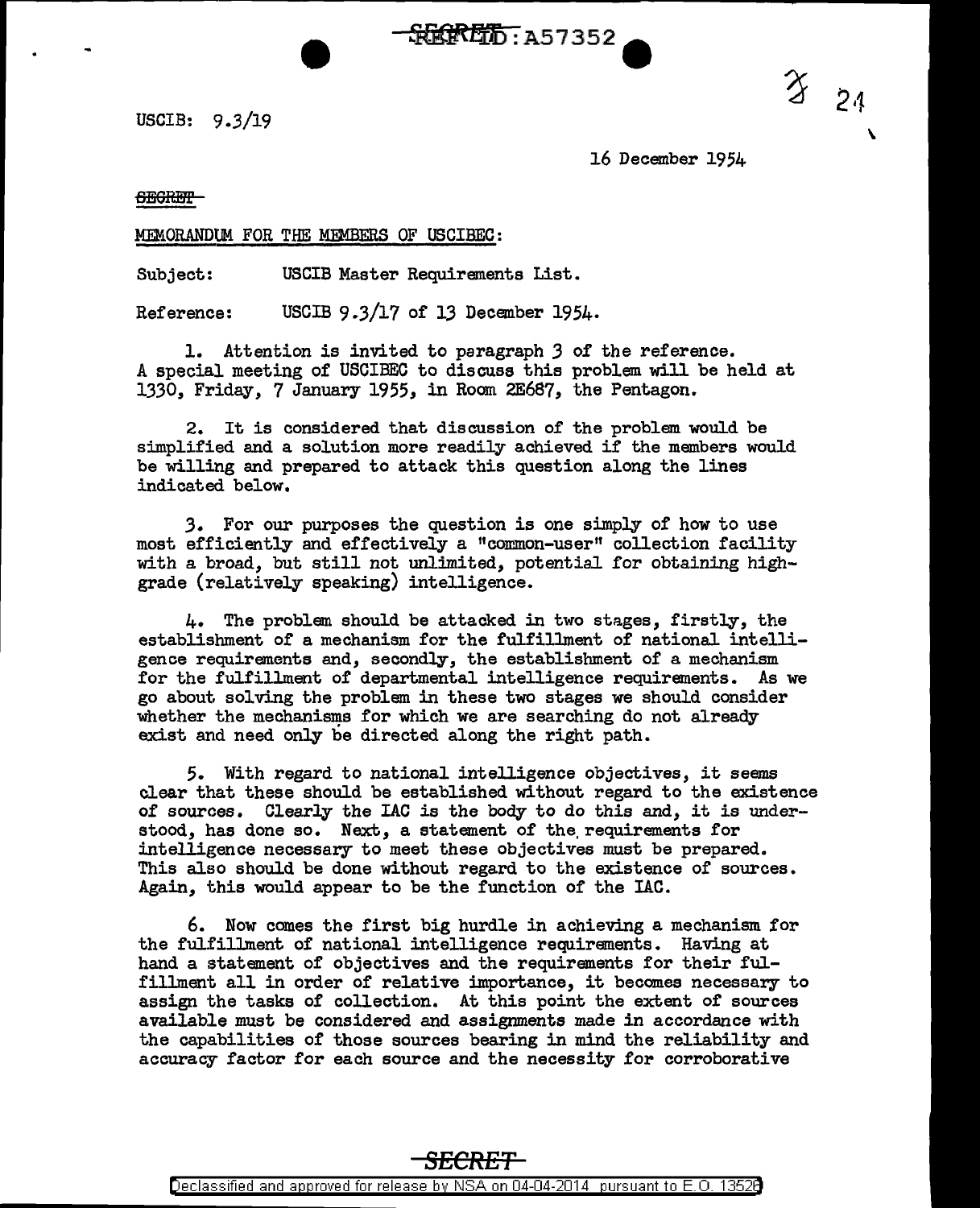USCIB: 9.3/19

## 5<del>ECRET</del>

Subject: USCIB Master Requirements List. - - - - - - -- - - - - -- - - - - -- --- - -- - - <sup>~</sup>

intelligence without creating undesirable duplication. The individuals who perform this task must in aggregate have not only a thorough knowledge of the peculiarities of any particular collection source, but also a thorough knowledge of the degree to which that collection source may be expected to fulfill a given requirement. This knowledge must then be pooled and assignment of collection tasks made in the light thereof. Such a mechanism does not appear to exist. It could be brought into existence within either the USCIB structure (by additional representation on the USCIB Intelligence Committee) or by creation of such a panel within the IAC structure and, for COM.INT purposes (which is our concern here), including NSA representation on such a panel.

\$PERED: A57352

 $\bullet$ 

7. If we assume that we can solve successfully the problem of establishing a mechanism for the assignment of broad national collection tasks to the National Security Agency, the rest of the problem begins to fall apart automatically along the lines indicated below.

8. Having achieved an assignment of national collection tasks in the COMINT field, departmental COMINT requirements require consideration before a satisfactory implementing plan for employing the <sup>11</sup> common·-user <sup>11</sup>source can be achieved. At this point, then, each member department and agency of USCIB should examine the national collection tasks which have been assigned to the National Security Agency and determine what if any of his departmental or agency requirements would not be likely to be included therein. A list in the fonn of additional COMINT collection tasks (if any) should then be prepared by each member department and agency of USCIB and a mechanism found for adjusting these requirements with the national tasks already established. USCIB would appear to be the mechanism for this purpose using its Intelligence Committee and Executive Committee for the necessary staff work.

9. Having now established in order of relative priority a list including both the national and the departmental tasks to be performed by the CCMINT source, it becomes necessary to formulate an implementing plan and a means of assessing the effectiveness of such a plan. A mechanism for this must now be found. Since it is this aspect of the problem that has thus far not been solved to the satisfaction of our collector, the National Security Agency, it would appear that the NSA is the mechanism which should prepare the Implementing Collection Plan and submit it to USCIB for review and approval. With the National Security Agency now in possession of an approved collection plan we

## *SECRET*